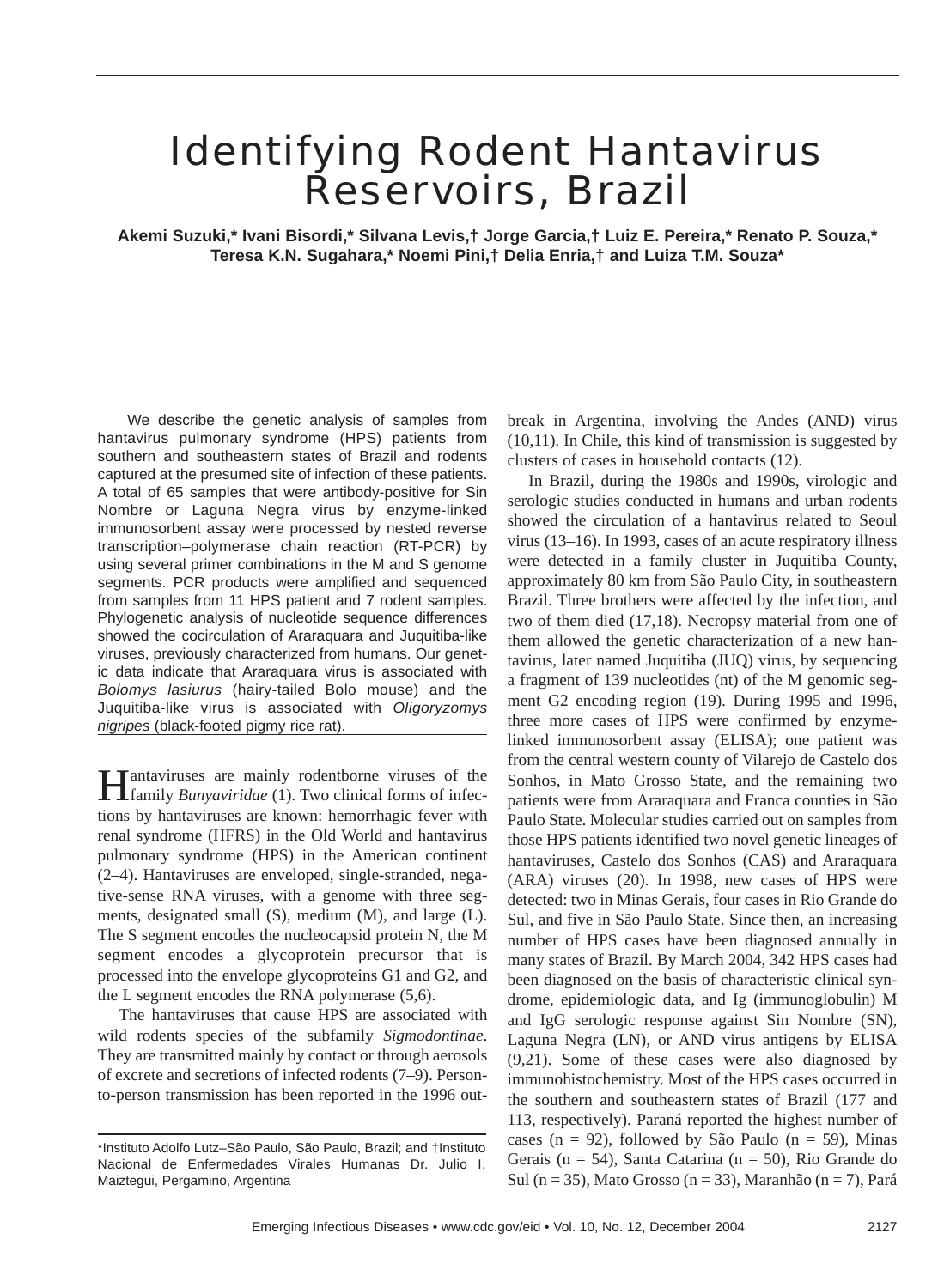$(n = 4)$ , Goiás  $(n = 3)$ , Rio Grande do Norte  $(n = 1)$ , and Bahia  $(n = 1)$  (M. Elkhoury, pers. comm.).

This study describes the genetic analysis carried out on samples from HPS-case patients from southern and southeastern states of Brazil and rodents captured at the presumed site of infection of the human case-patients. The primary aims were to identify the hantavirus lineages causing HPS in that area, because few reports were available on this topic, and to identify the potential rodent host reservoirs because genetic data were not available from hantavirus-positive rodents. Genetic analysis of the nucleotide sequences indicates that ARA and JUQ-like viruses are circulating in the studied area. We report the genetic identification of the putative primary rodent reservoirs for these viruses.

## **Material and Methods**

## **Area of Study**

The studied areas included two kinds of natural ecosystems: the Atlantic rainforest and "cerrado" at the southern states of Paraná, Santa Catarina, and Rio Grande do Sul and at the southeastern states of Minas Gerais and São Paulo (Figure 1). Basically, the Atlantic rainforest extends along the Brazilian Atlantic Coast, and it is found as umbrofilous tropical forest of hillside or as its regional variation known as Araucaria forest. The cerrado occurs in the Brazilian central plateau and part of northeastern region, and it is characterized by small trees, and grass vegetation, adapted to climates with long dry periods. Both kinds of ecosystems are found in São Paulo and Minas Gerais States.

### **Patient and Rodent Samples**

We studied samples from HPS patients and from rodents captured at the potential sites where HPS exposures occurred. All samples included in the present study had tested positive to hantavirus by ELISA (9) by using SN virus and LN virus antigens (provided by T.G. Ksiazek, Centers for Disease Control and Prevention, Atlanta, GA).

## **Patients**

A total of 40 blood and serum samples of HPS patients from five different states of Brazil were processed by nested RT-PCR: 6 samples from Minas Gerais (Patrocinio, Uberaba, Araxá, and Passos); 10 samples from São Paulo (Flórida Paulista, Batatais, Franca, São Carlos, Jaú, Cotia, Barra do Turvo, and Tupi Paulista); 7 samples from Paraná (General Carneiro, Bituruna, Ponta Grossa, Catanduvas, Curitiba, and Guarapuava); 7 samples from Santa Catarina (Seara, Arroio Trinta, and Lindóia do Sul); 10 samples from Rio Grande do Sul (Vacaria, Pelotas, Marcelino Ramos, São Lourenço do Sul, Capão Canoa, Santana do



Figure 1. Distribution of natural ecosystems in Brazil. Red triangles and black circles indicate the location of hantavirus pulmonary syndrome cases and rodent capture, which originated the studied DNA sequences, respectively.

Livramento, Santa Cruz do Sul, Novo Hamburgo, and Arvorezinha). Of seven samples from HPS patients from Santa Catarina, five samples were from a family cluster reported by Seara (22).

### **Rodents**

Rodents were captured by using Sherman live-capture traps (Sherman Traps Inc., Tallahassee, FL) set in rural or sylvan environments, around the presumed sites of HPS infection. The rodents were processed in the field; biologic samples (blood, liver, kidneys, spleen, heart, and lung) were obtained according to established biosafety guidelines (23) and stored in liquid nitrogen for further processing. The carcasses of the rodents were brought to the laboratory; the skins and craniums were used for further identification of the positive specimens. Samples of carcasses were deposited at Museu de Zoologia— Universidade de São Paulo, São Paulo, São Paulo State, and Museum of Southwestern Biology, University of New Mexico, Division of Mammals, Albuquerque, New Mexico, and most of the specimens were deposited in the Vertebrates Collection at Instituto Adolfo Lutz— Seção de Vírus Transmitidos por Artrópodos in São Paulo, SP.

A total of 25 rodent samples (subfamily *Sigmodontinae*) were studied by nested RT-PCR: 3 samples were from Uberlândia (2 *Bolomys lasiurus*) and Uberaba (1 *B. lasiurus*), in Minas Gerais; 13 samples were from Araraquara (1 *B. lasiurus*), Batatais (2 *B. lasiurus)*, Franca (1 *B. lasiurus* and 1 *Calomys tener*), Cassia dos Coqueiros (1 *Oximycterus rutilans*), Cravinhos (1 *B. lasiurus*), Fartura (1 *Akodon* sp.), Mariápolis (2 *B. lasiurus*),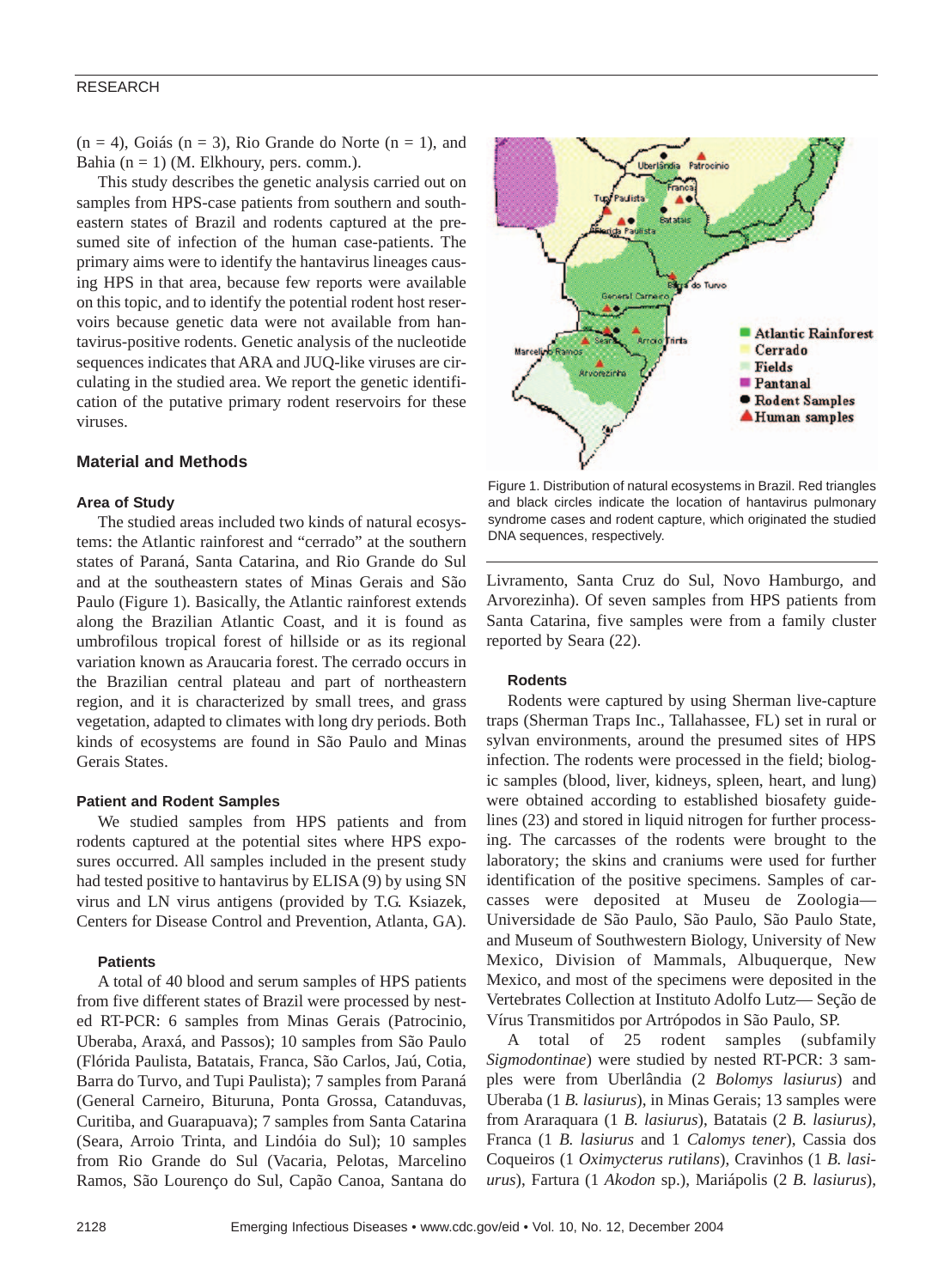Nuporanga (1 *B. lasiurus* and 1 *Oligoryzomys nigripes*), and São Carlos (1 *B. lasiurus*), in São Paulo; 3 samples from General Carneiro (2 *O. nigripes* and 1 *Akodon* sp.) in Paraná; 3 samples from Seara (2 *O. nigripes* and 1 *Bolomys* sp.) in Santa Catarina; 3 samples from Marcelino Ramos (1 *O. nigripes* and 1 *Akodon* sp.) and São Lourenço do Sul (1 *Akodon* sp.), in Rio Grande do Sul.

# **RNA Extraction and Nested RT-PCR**

Total RNA was extracted from human blood samples and rodent lung samples by using the RNaid (PLUS) Kit (BIO 101 Inc., La Jolla, CA) as described elsewhere (24). Briefly, approximately 100 mg of tissue was mixed with 300 µL of cell lysis solution containing guanidine thiocyanate extracted with phenol/chloroform and purified with RNA matrix beads. From some tissue samples, RNA was extracted with Trizol LS reagent (Invitrogen Co., Carlsbad, CA), following the manufacturer's recommendations. When human serum specimens were used as source of viral RNA, the QIAmp Viral RNA Kit (Qiagen, Chastworth, CA) was used according to the manufacturer's instructions. Amplification of virus RNA was performed by "RT-PCR-one step," followed by a second PCR amplification as described previously (4). Numerous primer combinations in the M and S segments were used in nested RT-PCR reactions, including oligonucleotide sequences published (4,25,26) and unpublished that were designed to amplify conserved fragments of the S and M genome segments of South American hantaviruses.

# **Genetic and Phylogenetic Analysis**

The DNA products of the nested PCR reactions were separated from an agarose gel, and bands of the correct predicted size were purified from gel slices with a GeneClean kit (BIO 101 Inc.) or GFXTM PCR DNA and Gel Band Purification Kit (Amersham Pharmacia Biotech, Inc., Piscataway, NJ). The nucleotide sequence of these products was determined on an ABI PRISM 377 Genetic Analyzer (Applied Biosystems, Foster City, CA.) using the dydeoxy cycle sequencing technique (4). Sequences were

aligned with those of previously described hantaviruses by using BioEdit version 5.0.9 (North Carolina State University, Raleigh, NC) and the computer software package Clustal W 1.4 (27). Primer sequences were removed from sample sequences before being aligned**.** Phylogenetic analysis was carried out on the multiple nucleotide and amino acid sequence alignments by using maximum parsimony (PAUP\* version 4.0b4a Macintosh computer software programs) (28) and the distance-based neighborjoining method. Phylogenetic analysis by maximum parsimony was obtained by the heuristic search method. Pairwise genetic distances were computed by using the Kimura-2 parameter, as implemented in the computer program MEGA version 2.1 software (29). The bootstrap support for the results of the phylogenetic analysis was based on 500 replicates. GenBank accession numbers of the previously published sequences of the hantaviruses used in this study are listed in figure legends.

# **Results**

PCR products of the expected size were amplified from 11 of 40 HPS patient samples (Table 1) and 7 of 25 rodent samples studied (Table 2). A 303-nt fragment of the G2 gene was amplified and sequenced (bases corresponding to position 2807 to 3109 of Lechiguanas [LEC] virus). Phylogenetic analysis of nucleotide sequence differences showed the cocirculation of two genetic hantavirus lineages previously characterized from humans only: ARA virus and a genotype compatible with the previously identified JUQ virus. ARA virus sequences were derived from eight samples: from three HPS patients and three rodents (*Bolomys lasiurus*) from the state of São Paulo, and 1 HPS case-patient and one rodent (*B. lasiurus*) from Minas Gerais. Pairwise comparisons of the sequences of ARA virus strains from HPS patients and *B. lasiurus* showed an 85.1%-99.7% nt and 95%-99% amino acid (aa) identity. The viral sequence from the HPS patient Hu237251 from Patrocínio, Minas Gerais, the northernmost location included in this study, was most divergent from the other members of this group (16.7%). The

| Table 1. Sequenced viral RNA samples and epidemiologic data of hantavirus pulmonary syndrome case-patients, Brazil |           |                   |              |                        |          |  |  |
|--------------------------------------------------------------------------------------------------------------------|-----------|-------------------|--------------|------------------------|----------|--|--|
| Specimen                                                                                                           | Age $(y)$ | Onset of symptoms | Sample date  | County/State           | Outcome  |  |  |
| Hu193054                                                                                                           | 25        | Oct 18, 2000      | NA.          | Seara, SC <sup>a</sup> | Survived |  |  |
| Hu193256                                                                                                           | 22        | Nov 5, 2000       | <b>NA</b>    | Seara SC               | Survived |  |  |
| Hu196618                                                                                                           | NA        | Mar 5, 2001       | <b>NA</b>    | Flórida Paulista, SP   | Died     |  |  |
| Hu199084                                                                                                           | 39        | Apr 8, 2001       | Apr 13, 2001 | Batatais, SP           | Survived |  |  |
| Hu201444                                                                                                           | 28        | NA.               | May 8, 2001  | Arvorezinha, RS        | Survived |  |  |
| Hu205597                                                                                                           | 40        | Aug 28, 2001      | Sep 2, 2001  | Tupi Paulista, SP      | Survived |  |  |
| Hu206776                                                                                                           | NA        | NA                | Nov. 2001    | Arroio Trinta, SC      | Died     |  |  |
| Hu237251                                                                                                           | 22        | Jul 1, 2002       | Jul 17, 2002 | Patrocínio, MG         | Survived |  |  |
| Hu238063                                                                                                           | 39        | <b>NA</b>         | Aug 12, 2002 | General Carneiro, PR   | Died     |  |  |
| Hu239727                                                                                                           | 32        | Oct 8, 2002       | NA.          | Barra do Turvo, SP     | Died     |  |  |
| Hu206102                                                                                                           | 52        | NA.               | Sep 27, 2001 | Marcelino Ramos, RS    | Died     |  |  |

<sup>a</sup>SC, Santa Catarina; SP, São Paulo; RS, Rio Grande do Sul; MG, Minas Gerais; PR, Paraná; NA, not available.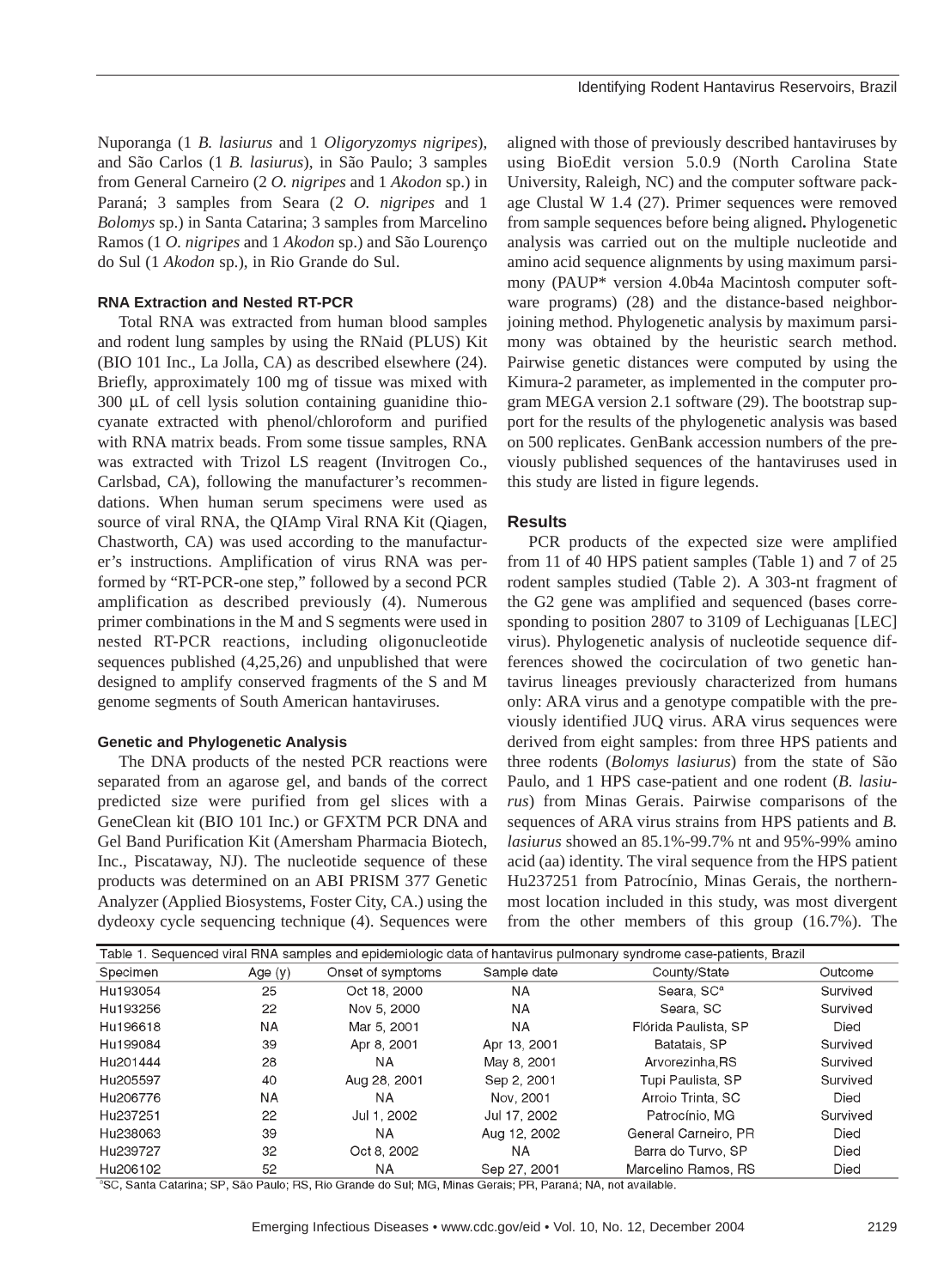| וומסוס ונוסט המיטן של המוויד הווידוס ושיט היום ושיט היו ניון ושיט ווידוס שין הווידוס ווידוס ווידוס היו ביותר שונים שונים ו |                         |                     |                                   |  |  |  |
|----------------------------------------------------------------------------------------------------------------------------|-------------------------|---------------------|-----------------------------------|--|--|--|
| Specimen code                                                                                                              | Rodent species          | Original ecosystem  | County/state                      |  |  |  |
| On193576                                                                                                                   | Oligoryzomys nigripes   | Atlantic rainforest | General Carneiro, PR <sup>a</sup> |  |  |  |
| BI194307                                                                                                                   | <b>Bolomys lasiurus</b> | Cerrado             | Franca, SP                        |  |  |  |
| BI235018                                                                                                                   | <b>B.</b> lasiurus      | Cerrado             | Uberlândia, MG                    |  |  |  |
| BI235518                                                                                                                   | B. lasiurus             | Cerrado             | Mariápolis, SP                    |  |  |  |
| BI236546                                                                                                                   | B. lasiurus             | Cerrado             | Nuporanga, SP                     |  |  |  |
| On238341                                                                                                                   | O. nigripes             | Atlantic rainforest | Seara, SC                         |  |  |  |
| On238477                                                                                                                   | O. nigripes             | Atlantic rainforest | Seara, SC                         |  |  |  |
| ªRT-PCR, reverse transcription–polymerase chain reaction; PR, Paraná; SP, São Paulo; MG, Minas Gerais; SC, Santa Catarina. |                         |                     |                                   |  |  |  |

Table 2. Rodent samples hantavirus positive by RT-PCR according to location and original ecosystem. Brazil<sup>a</sup>

second hantavirus genetic lineage identified was closely related to JUQ virus. Samples from seven HPS patients and three *Oligoryzomys nigripes* from the states of Rio Grande do Sul, Santa Catarina, Paraná, and São Paulo fall into this group (Figure 2).

Sequence comparison with JUQ virus, limited to an overlapping piece of 139 nt of the G2 encoding region, the only available from this virus (19), showed 85.7%-97.7% nt identity (Figure 3). The maximum identity with the prototype JUQ virus was found to correspond to the viral RNA from the patient Hu239727 (97.7%) from Barra do Turvo, São Paulo, the closest location to the site of infection of the fatal HPS case from which JUQ virus was originally characterized in Juquitiba in 1993. Sequences in JUQ-like clade group in two subclades, one including JUQ prototype strain and Hu239727, and the other one comprising six human and the three *O. nigripes* sequences (distance 0.273). The distance observed between these two subclades is intermediate between in-group and between group distances (Table 3).

Comparison of the 303-nt G2-encoding region sequences derived from HPS-patient and *O. nigripes* samples of this group showed 86.6%-99.7 % nt identity. Sequence comparison with the corresponding to ARA group showed 20.8% nt and 4.9% amino acid (aa) divergence. Genetic distances between the sequences studied are shown in Table 3. The general time reversible model (GTR) with a 0.2479 proportion of invariable sites and  $\gamma$  = 0.4121, was used in analysis. AND virus resulted in ARA closest sequence (mean distance  $= 0.516$ ) and Hu39694, JUQ-like closest sequence (0.723). Mean distances between ARA and JUQ-like sequences further support that they are different viruses.

A longer fragment of 1,239 nt of the G2 encoding region of the M segment (Figure 4), as well as a fragment of 259 nt of the nucleoprotein encoding region of the S segment, was generated by one representative strain of each hantavirus group (Bl194307 for ARA virus and On193576 for JUQ-like virus). Comparison of viral RNA from *B. lasiurus* sequences with ARA virus showed a 96.8%-nt and 99.3%-aa identity for the 1,239-nt G2-M piece, and 98.8% nt and 100 % aa identity for the S segment piece. When RNA viral sequences from *B. lasiurus*

were compared with those from *O. nigripes*, 77.8% nt and 93.4% aa identity for the 1,239-nt G2-M piece, and 84.1% nt and 98.8% aa identity for the S segment piece were observed.

The phylogenetic relationship of ARA and JUQ-like genotypes to other hantaviruses of South America was



Figure 2. Phylogenetic relationships among Brazilian and previously characterized hantaviruses. Maximum parsimony analysis of the nucleotide sequence of 303-nt fragment of the G2 gene was performed with the heuristic search option. Bootstrap values of >50%, obtained from 500 replicates of the analysis are shown. Abbreviations and GenBank accession numbers of the previously published sequences of the hantaviruses used in this study: Andes, AND-AF324901; Araraquara, ARA-AF307327; Bayou, BAY-L36930; Bermejo, BMJ-AF028025; Castelo dos Sonhos, CAS- AF307326; Hu39694-AF028023; Lechiguanas, LEC-AF028022; Laguna Negra, LN-AF005728; Maciel, MAC-AF028027; Oran, ORN-AF028024; Pergamino, PRG-AF028028; Prospect Hill, PH-X55129; Puumala, PUU-X61034; Sin Nombre, SN-CC74L33684; Hantaan, HTN strain 76/118-Y00386; Seoul, SEO-M34882; Black Creek Canal, BCC-L399500.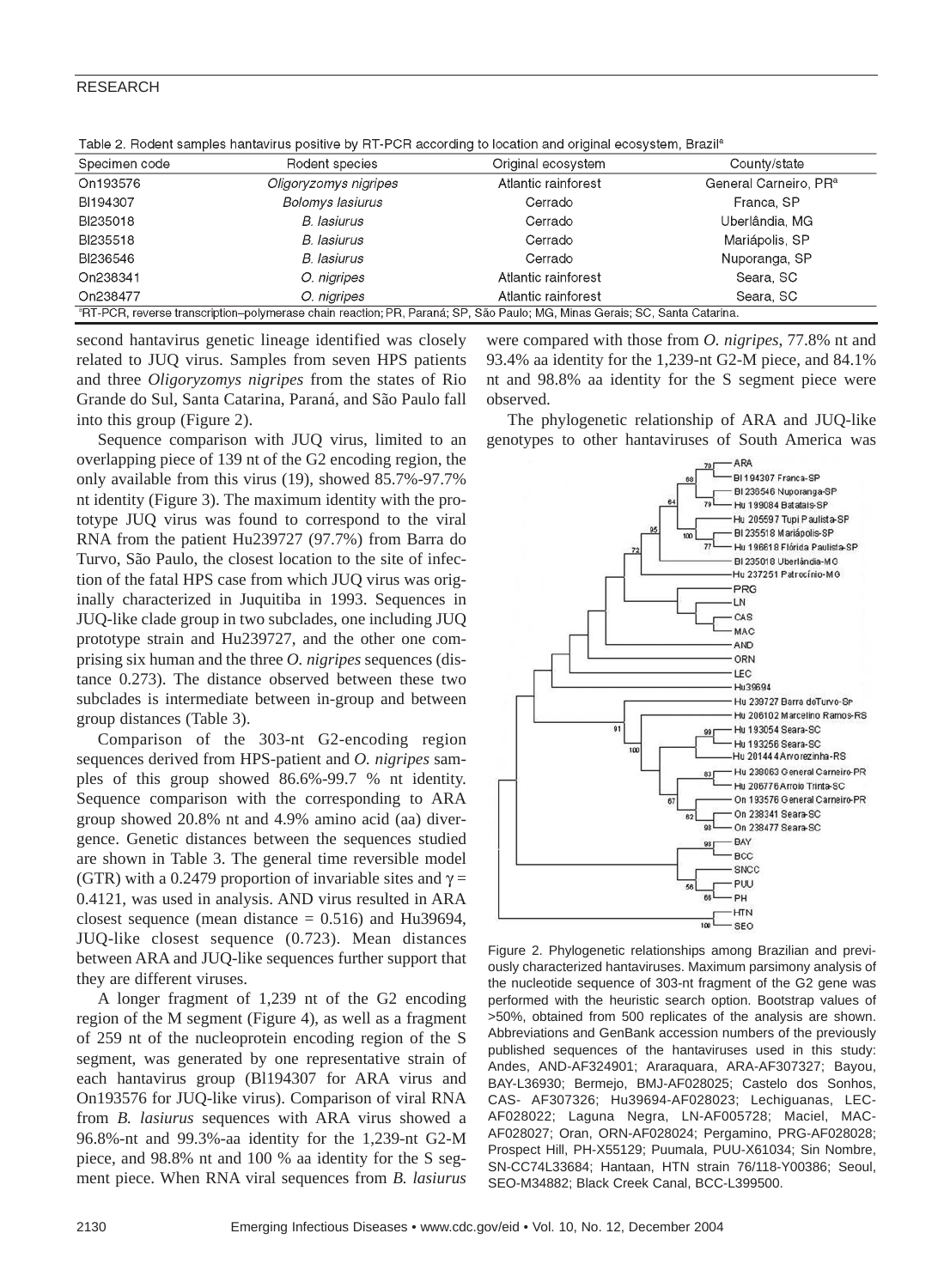

Figure 3. Phylogenetic relationship between newly and previously characterized Brazilian hantaviruses, using a 139-nt region of the M genomic segment G2 encoding region. Maximum parsimony analysis was performed by using the heuristic search option. Bootstrap values of  $\geq$ 50%, obtained from 500 replicates of the analysis are shown. Abbreviations and GenBank accession numbers of the previously published sequences of the hantaviruses used in this study: Araraquara-AF307327 and Castelo dos Sonhos-AF307326; Juquitiba, JUQ (19).

determined on the nucleotide sequences of the 303-nt and 1,239-nt G2-encoding region of the M segment genomes by using maximum parsimony and neighbor-joining analysis. Both trees showed a similar topology, except for the altered placement of certain genotypes that displayed low bootstrap support. Phylogenetic analysis performed on the 303-nt sequence fragment (Figure 2) showed that all samples from *B. lasiurus* fell into the ARA virus group, whereas all samples from *O. nigripes* fell into the JUQ-like genetic group. The nodes separating these groups had high bootstraps values (72% and 91%, respectively); however, the exact branching order among the Brazilian and the other hantaviruses cannot be resolved by the present phylogenetic analysis. The phylogenetic tree, based on the analysis of the 1,239-nt M segment sequence differences, showed the same topology of the 303-nt sequence, databased tree. Both maximum parsimony (Figure 2) and neighbor-joining (data not shown) analysis demonstrated that the divergent ARA and JUQ-like viruses form a

unique monophyletic clade with the other South American hantaviruses (71% bootstrap support).

Within this clade the ARA virus forms a subclade with other two akodontine-borne Argentinean hantaviruses, Maciel (MAC) from *Necromys benefactus* and Pergamino (PRG) from *Akodon azarae*, although with a low bootstrap support (66%). The JUQ-like virus from *O. nigripes* 193576 is ambiguously placed within the South American viruses, together with CAS virus from Brazil and the rest of the *Oligoryzomys-*borne Argentinean hantaviruses (LEC, Orán, Hu39694, Bermejo, AND virus), as well as LN virus from Paraguay. A slight difference in the topology of this 1,239-nt database tree was observed when neighbor-joining analysis was used; the grouping of this *Oligoryzomys*-borne Argentinean hantavirus clustered in a subclade with a bootstrap support of 79% (data not shown).

# **Discussion**

Eleven (27.5%) of 40 human samples and 7 (28.0%) of 25 rodent samples studied tested positive for hantavirus by RT-PCR. Previous studies have characterized three different hantavirus genetic lineages associated with HPS cases in Brazil: CAS, ARA, and JUQ (20,30,31).

Previous serologic studies detected IgG antibodies in rodent biologic samples: in *B. lasiurus* and *Akodon* spp. captured in the state of São Paulo (32), as well as *B. lasiurus* from São Paulo and Minas Gerais States, and *O. nigripes* from São Paulo, Rio Grande do Sul, Santa Catarina, and Paraná States (33).

The data we report on the phylogenetic analysis of viral M and S genome segment fragments, from HPS patients and rodent samples from different locations of southern and southeastern Brazil, showed the circulation of two distinct hantaviruses, closely related to ARA and JUQ viruses, previously characterized only from humans. Our data on the phylogenetic analysis of a 303-nt G2 encoding region of the M genome segment represents the first genetic evidence of the role of *B. lasiurus* as rodent host reservoir for ARA virus, as well as *O. nigripes* as rodent host reservoir for the JUQ-like virus in the region under study. The nodes separating each group of virus within the South American hantaviruses clade were highly supported (72% and 91% bootstrap for ARA and JUQ-like lineages, respectively). The two subclades observed in Figure 3 (i.e., 139 nt tree), and the intermediate distance between them suggested the possibility of some geographic isolation. More extensive sequencing of JUQ prototype and JUQlike sequences is needed to clarify this point.

Comparison of the sequences of ARA virus strains obtained from rodents (*B. lasiurus*) and HPS patient samples showed an identity of up to 99.7% at the nucleotide level, while within the JUQ-like virus group,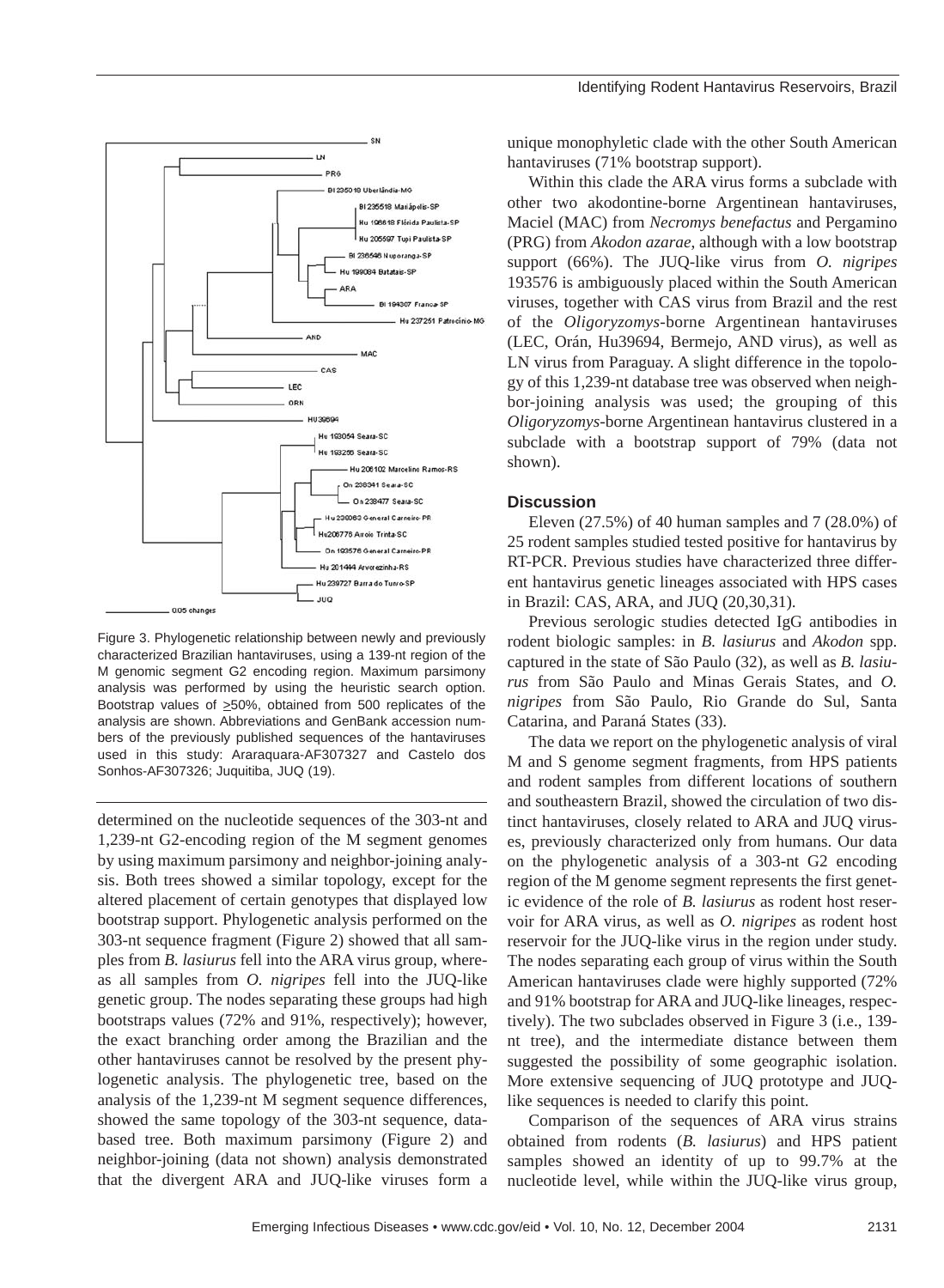Table 3, Mean distance between sequences<sup>8</sup>

|       | JUQ-like clade |  |
|-------|----------------|--|
| Mean  | <b>SD</b>      |  |
| 1.135 | 0.060          |  |
| 0.785 | 0.071          |  |
| 0.770 | 0.056          |  |
| 1.105 | 0.127          |  |
| 0.970 | 0.046          |  |
| 0.723 | 0.057          |  |
| 0.798 | 0.069          |  |
| 0.862 | 0.044          |  |
| -     | -              |  |
| 0.924 | 0.138          |  |
| 0.111 | 0.089          |  |
|       |                |  |

the comparison between *O. nigripes* and HPS patient virus strains showed an identity of up to 97.7%. However, the phylogenetic relationship of JUQ-like hantavirus to other members of the South American hantavirus lineages, determined on the nucleotide sequences of the 303-nt sequence, as well as on a longer fragment of a 1,239-nt piece of the M segment performed for one representative strain derived from one *O. nigripes,* systematically failed to resolve the branching order.

In South America, human illnesses associated with hantaviruses have been linked to viruses from the Oryzomyini and Phyllotini tribes. Known akodontine-borne hantaviruses have not been associated with human illnesses. Thus, the data reported here on ARA rodent reservoir constitute the first evidence that a hantavirus associated with an akodontine rodent can cause HPS. Phylogenetic tree based on a 1,239-nt G2 sequence fragment places together the akodontine-borne ARA virus from *B. lasiurus* in Brazil, MAC from *N. benefactus,* and PRG from *A. azarae* in Argentina (34). Although the bootstrap support displayed was low (66%), this finding is in accordance with previous observations based on the S genome phylogeny of Argentinean hantaviruses (35). This would support the hypothesis of cospeciation of hantaviruses with their specific rodent hosts. As it has been described with other hantaviruses, biogeographic factors are also involved in the evolution of hantavirus lineages (36,37). The human- and rodent-derived ARA strains analyzed in the current study were distributed at a distance of approximately 650 km. As expected, ARA virus strains originated from the more distant localities displayed the highest genetic divergence, as shown between samples from Patrocínio (Hu237251) and Uberlândia (Bl235018) in Minas Gerais State, and Flórida Paulista (Hu196618) in São Paulo (16.7%-nt difference). Similarly, the divergent JUQ-like virus sample Hu239727 originated from Barra do Turvo, São Paulo, in relation to the rest of the human and rodent JUQ-like virus samples included in this group from locations in Santa Catarina,

Paraná, and Rio Grande do Sul may be associated with the geographic distance between them (500 km on average).

Although the data from serologic testing by ELISA indicated four positive *Akodon* spp., one *C. tener,* and one *Ox. rutilans*, specific viral sequences could not be amplified from those specimens. Thus, additional studies are needed to determine the possible role of these species in the epidemiology of hantavirus in Brazil.

The habitats and behavior of the rodents are important aspects to consider in elucidating the reservoirs of etiologic agents. ARA virus was recovered mostly from HPS patients as well as *B. lasiurus* samples from the ecosystem called cerrado, while JUQ-like virus was recovered mostly from human and *O. nigripes* samples from the ecosystem called Atlantic rainforest. Geographic distribution of *B. lasiurus* in Brazil includes the original areas of cerrado and "caatinga." This environment is typical in northeastern



Figure 4. Phylogenetic relationships between Brazilian and previously characterized hantaviruses. Abbreviations and GenBank accession numbers of the previously published sequences of the hantaviruses used in this study are listed in the legend of Figure 2. Maximum parsimony analysis of the nucleotide sequence of the 1,239-nt fragment of the M segment was performed with the heuristic search option. Bootstrap values of >50%, obtained from 500 replicates of the analysis, are shown.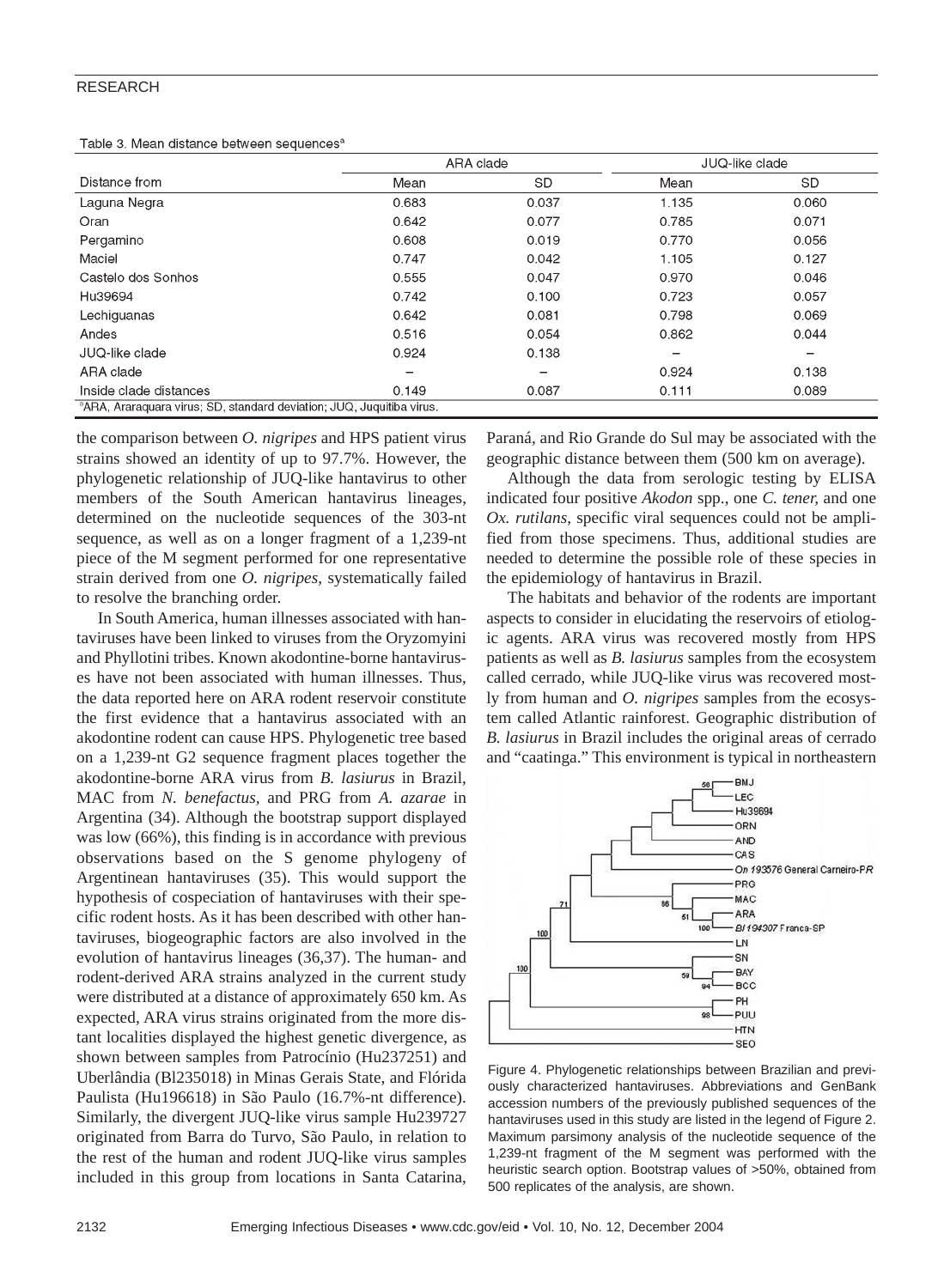Brazil, characterized by deciduous trees and cactus and an extremely prolonged dry season. The *B. lasiurus* distribution shows its ability to adapt to anthropic environments, especially grasses (*Brachiaria*) and sugar cane cultures. These rodents are aggressive and usually dominate the areas they infest (38); they do not colonize human dwellings, although occasionally they can invade houses.

*O. nigripes* is adapted to live in the primary and secondary forests, especially in the Atlantic rainforest and Araucaria forest. It is primarily found in anthropic environment, such as the lineal natural habitats bordering cultivated areas, especially those with corn, where it is the most abundant species. These rodents can easily invade dwelling houses and barns to search for food, and they can nest in the domestic habitats.

Among the rodents captured in the cerrado, *B. lasiurus* was the most abundant species (44%) and showed the highest prevalence of antibodies to hantavirus (11%). *Akodon* spp. and *O. nigripes* were the two most abundant among those rodents captured in the transition area between cerrado and the Atlantic rainforest, but the highest prevalence of antibodies to hantavirus was found in *O. nigripes* specimens (8%) (33). These data help incriminate *B. lasiurus* and *O. nigripes* in the transmission of ARA and JUQ-like viruses, respectively, to humans.

#### **Acknowledgments**

We thank the staff of Seção de Vírus Transmitidos por Artrópodos, São Paulo State Health Secretary and A. Degleue, S. Bourda, and V. Fasciani for their laboratory help. We also thank the personnel of Brazilian Ministry of Health, State and Municipal Health Secretaries in the States of São Paulo, Minas Gerais, Paraná, Santa Catarina, and Rio Grande do Sul for their efforts in the surveillance of notifiable diseases.

This work was supported in part by VIGISUS/ FUNASA/MS–Project no. 914/BRA/02. The work was done at Instituto Adolfo Lutz–Secretaria de Estado da Saúde de São Paulo, São Paulo/SP, Brazil, and Instituto Nacional de Enfermedades Virales Humanas Dr. Julio I. Maiztegui, Pergamino, Argentina.

Dr. Suzuki is chief of the Seção de Vírus Transmitidos por Artrópodos at Instituto Adolfo Lutz, São Paulo State Health Secretary. Her research interests include the epidemiology and ecology of arboviruses, hantaviruses, and arenaviruses, and the laboratory diagnosis of infections by these agents.

#### **References**

1. Schmaljohn CS, Hasty SE, Dalrymple JM, LeDuc JW, Lee HW, von Bonsdorff CH, et al. Antigenic and genetic properties of viruses linked to haemorrhagic fever with renal syndrome into a newly defined genus of *Bunyaviridae*. Science. 1985;227:1041–44.

- 2. Schmaljohn C, Hjelle B. Hantavirus: a global disease problem. Emerg Infect Dis. 1997;3:95–104.
- 3. Peters CJ. Hantavirus pulmonary syndrome in the Americas. In: Scheld WM, Craig WA, Hughes JM, editors. Emerging infections 2. Washington: ASM Press, 1998. p. 17–64.
- 4. Nichol ST, Spiropoulou CF, Morzunov S, Rollin PE, Ksiazek TG, Feldmann H, et al. Genetic identification of a hantavirus associated with an outbreak of acute respiratory illness. Science. 1993;262:914–7.
- 5. Plyusnin A, Vapalahti O, Vaheri A. Hantaviruses: genome structure, expression and evolution. J Gen Virol. 1996;77:2677–87.
- 6. Elliott RM. Molecular biology of the *Bunyaviridae*. J Gen Virol. 1990;71:501–2.
- 7. Childs JE, Ksiazek TG, Spiropoulou CF, Krebs JW, Morzunov S, Maupin GO, et al. Serologic and genetic identification of *Peromyscus maniculatus* as the primary rodent reservoir for a new hantavirus in the southwestern United States. J Infect Dis. 1994;169:1271–80.
- 8. LeDuc J. Epidemiology of Hantaan and related viruses. Lab Anim Sci.1987;37:413–8.
- 9. Ksiazek TG, Peters CJ, Rollin PE, Zaki S, Nichol S, Spiropoulou C, et al. Identification of a new North American hantavirus that causes acute pulmonary insufficiency. Am J Trop Med. Hyg. 1995;52:117–23.
- 10. Wells RM, Sosa Estani S, Yadon ZE, Enria D, Padula P, Pini N, et al. An unusual Hantavirus outbreak in Southern Argentina: person-toperson transmission? Emerg Infect Dis. 1997;3:1–5.
- 11. Padula PJ, Edelstein A, Miguel SD, Lopez NM, Rossi CM, Rabinovich RD. Hantavirus pulmonary syndrome outbreak in Argentina: molecular evidence for person-to-person transmission of Andes virus. Virology. 1998;241:323–30.
- 12. Galeno H, Mora J, Villagra E, Fernandez J, Hernandez J, Mertiz GJ, et al. First human isolate of hantavirus (Andes virus) in the Americas. Emerg Infect Dis. 2002;8:657–61.
- 13. Le Duc JW, Smith GA, Pinheiro FP, Vasconcelos PFC, Travassos da Rosa ES, Maiztegui JI. Isolation of Hantaan-related virus from Brazilian rats and serologic evidence of its widespread distribution in South America. Am J Trop Med Hyg. 1985;34:810–5.
- 14. Hindrichsen S, Medeiros de Andrade A, Clement J, Leirs H, McKenna P, Matthy P, et al. Hantavirus infection in Brazilian patients from Recife with suspected leptospirosis. Lancet. 1993;341:50.
- 15. Iversson LB, Travassos da Rosa APA, Rosa MDB, Lomar AV, Saski M, LeDuc JW. Infecção humana por hantavírus nas regiões Sul e Sudeste do Brasil. Rev Ass Med Bras. 1994;40:85–92.
- 16. Vasconcelos PFC, Travassos da Rosa ES, Travassos da Rosa APA, Travassos da Rosa JFS. Evidence of circulating hantaviruses in Brazilian Amazonia through high prevalence of antibodies in residents of Manaus, Brazil. Ciência e Cultura. 1992;44:162–3.
- 17. Da Silva MV, Vasconcelos MJ, Hidalgo NTR, Veiga APR, Canzian M, Marotto PC, et al. Hantavirus pulmonary syndrome. Report of the first three cases in São Paulo, Brazil. Rev Inst Med Trop (São Paulo). 1997;39:231–4.
- 18. Vasconcelos MJ, Lima V, Iversson L, Rosa M, Travassos da Rosa E, Travassos da Rosa A, et al. Hantavirus pulmonary syndrome in the rural area of Juquitiba, São Paulo, Metropolitan Area, Brasil. Rev Inst Med Trop (São Paulo).1997;39:237–8.
- 19. Monroe MC, Morzunov SP, Johnson AM, Bowen MD, Artsob H, Yates T, et al. Genetic diversity and distribution of *Peromyscus*-borne hantaviruses in North America and comparison with other hantaviruses. Emerg Infect Dis. 1999;5:75–86.
- 20. Johnson AM, Souza LTM, Ferreira IB, Pereira LE, Ksiazek TG, Rollin PE, et al. Genetic investigation of novel hantaviruses causing fatal HPS in Brazil. J Med Virol.1999;59:527–35.
- 21. Feldmann H, Sanchez A, Morzunov S, Spiropoulou CF, Rollin PE, Ksiazek TG, et al. Utilization of autopsy tissue RNA for the synthesis of nucleocapsid antigen of a newly recognized virus associated with hantavirus pulmonary syndrome. Virus Res. 1993;30:351–67.